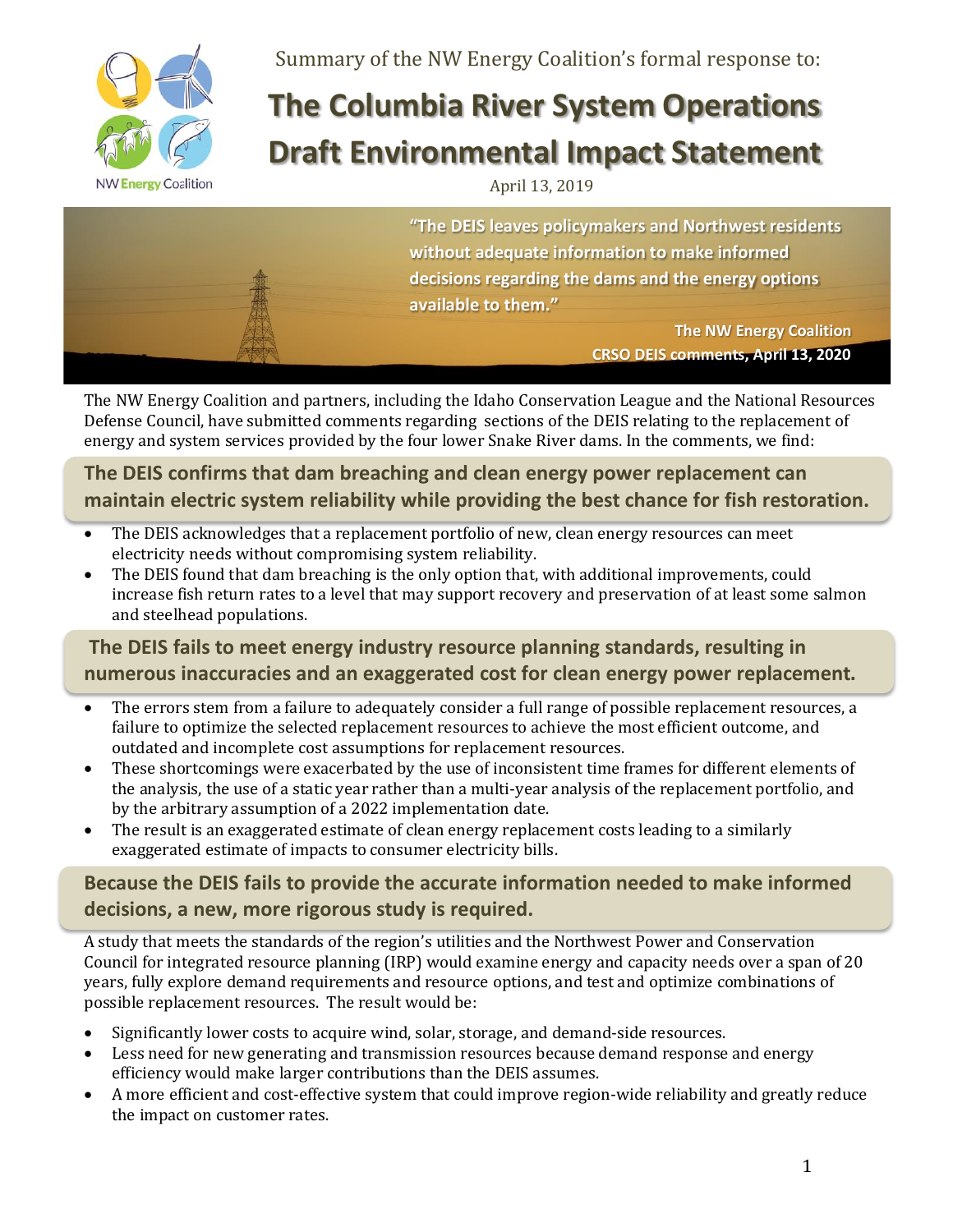## **The integrated resource planning (IRP) standard**

In April 2017, the NW Energy Coalition and the Idaho Conservation League submitted scoping comments to the Bonneville Power Administration, the US Army Corps of Engineers and the Bureau of Reclamation. We recommended that the CRSO EIS energy analysis adopt widely accepted practices for utility integrated resource planning (IRP), using a scenario assessment approach aided by a combination of advanced computer modeling tools to identify the least cost/least risk scenario. The recommendations included:

- Creation of a technical review panel that would consist of a broad range of stakeholders and solicit public input.
- The use of transparent, consistent and commonly accepted IRP analytical methods.
- Evaluation of the current operations of the LSR hydrogeneration within the context of the Columbia River System, the Northwest and the Western Interconnection.
- The use of scenario assessment modeling to study a range of future system conditions for 20 years or more.
- Development of an optimized, least cost/least risk clean energy replacement portfolio.
- Comparison of the optimized clean energy portfolio with LSR hydropower, considering not only energy generation but also capacity, flexibility, reliability and environmental costs and benefits.

Of these recommended practices, which are commonplace in utility integrated resource planning, none were fully embraced in the development of the DEIS. And the recommendation that an independent technical review panel be convened was disregarded altogether. The failure to adopt these recommendations had substantial consequences for the DEIS results.

- The DEIS does not include a full assessment of energy and capacity needs over a multi-year timespan.
- It does not adequately assess the full range of clean energy resource options, including solar, wind, energy storage and customer-side resources including demand response, energy efficiency, and distributed resources.
- The DEIS does not adequately test and optimize combinations of replacement resources to achieve a reliable and least cost/least risk replacement portfolio.
- The DEIS assumes public power consumers will pay all costs and does not consider options that would enable a fairer sharing of the effort to protect salmon and steelhead.

## **Where the DEIS falls short of the IRP standard**

#### **The DEIS power replacement analysis is not comprehensive, accurate, or sufficient**

Utility IRP planning seeks to achieve a thorough, long-term system assessment and preferred resource portfolio, considering a range of risks and system constraints. This is standard industry practice for resource selection and should have been adopted for the DEIS.

Foundational elements include: (1) a system analysis over a long time horizon, typically 20 years; (2) extensive scenario assessment and sensitivity analyses to consider options across a wide range of conditions; and (3) a least cost/least risk assessment to find the optimum balance between economic efficiency and risk management. However, the DEIS replacement power analysis:

- Focuses only on a single study year 2022 not on a 20-year planning horizon.
- Fails to test for a comprehensive range of loads, resources, and interconnection and system conditions over time.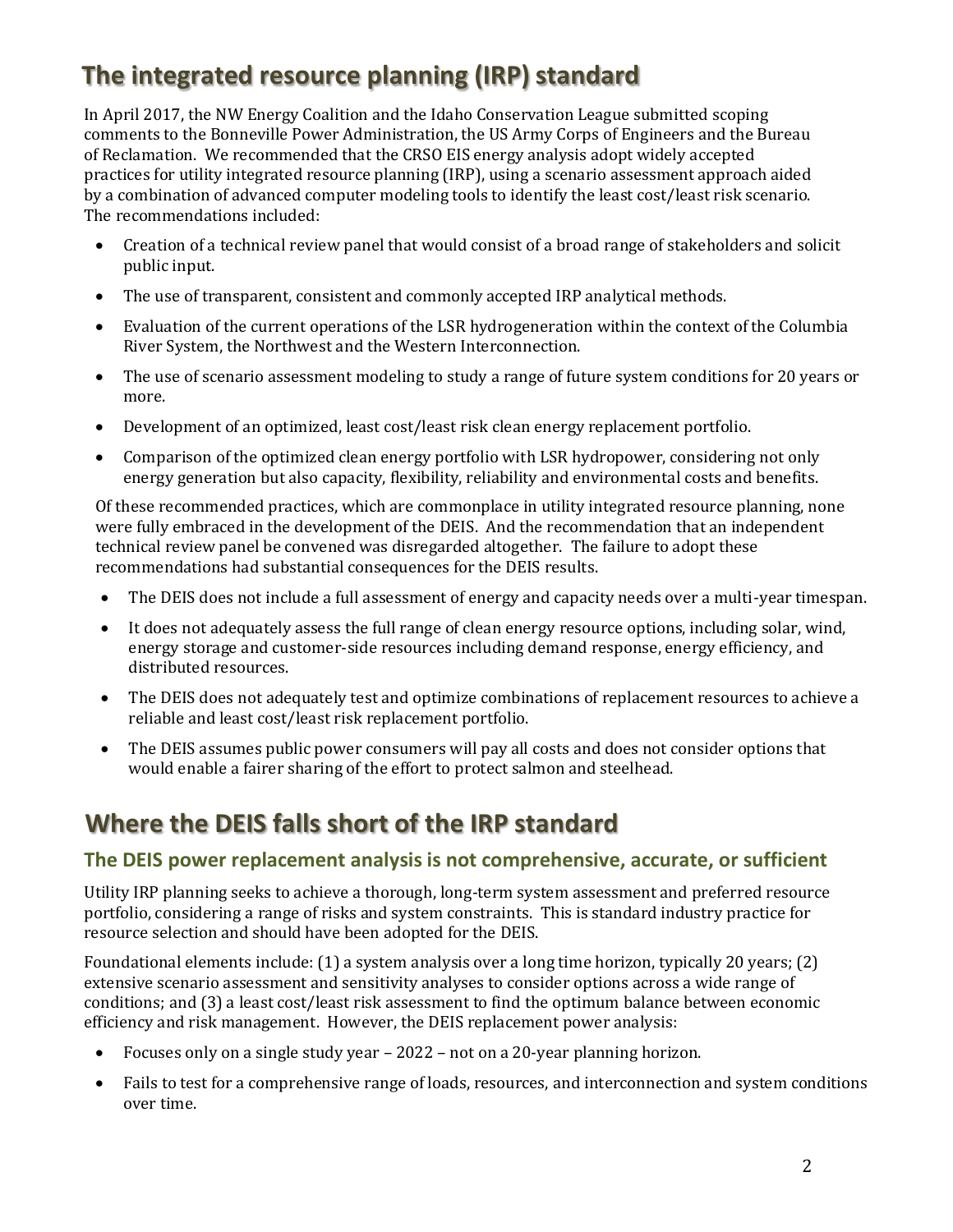- Conducts a limited review of operating conditions, focusing only on critical and median water rather than a full range of hydro, load, other resource, and power market conditions.
- Does not iteratively optimize resources, an essential step to meet the least cost/least risk criterion over time. Instead, the DEIS considers a single, static metric for resource adequacy in a single year.

By failing to assess the full range of possible conditions over a sustained period of time, failing to optimize a replacement power portfolio, and failing to conduct a least cost/least risk assessment, the DEIS mischaracterizes system requirements and fails to identify the most cost-effective means of meeting them.

#### **The DEIS fails to adequately consider changing conditions in the NW energy system**

Over the next twenty years, three factors not adequately accounted for in the DEIS are likely to take hold.

Wholesale prices in both the Northwest and California power markets have been trending downward for years and are expected to continue doing so. While the ongoing need for system flexibility will increase the value of CRS flexibility overall, the LSR dams are less flexible than the mainstem Columbia projects because they are primarily run-of-river facilities. As a result, the relative value of the LSR hydropower will decline. The potential associated loss of revenue is not considered in the DEIS.

Retirements of coal-fired generation will affect the Northwest grid, but not in the manner reflected in the DEIS energy analysis and not in a way likely to increase the energy or capacity value of the dams. In fact, investor-owned utilities in the region are already moving to replace their coal plants with clean energy portfolios and non-utility resource developers continue to build new clean energy projects.

The DEIS also does not estimate the cost of modernizing the LSR hydro facilities if they stay in service. The various generation units are already reaching their  $50<sub>th</sub>$  anniversary and will likely need major upgrades sooner than acknowledged by BPA. The costs of these upgrades were not considered; no evidence was provided for this omission, nor was the risk that the upgrades will be needed sooner than estimated considered by the analysis.

#### **The DEIS overestimates the cost of replacement resources**

The range of prospective replacement energy resources includes new sources of utility-scale wind and solar; storage capabilities, including battery storage and pumped hydro; and customer-side resources including demand response, energy efficiency, and distributed generation. Each of these resources has different characteristics, which, when used in combination, enable them to respond flexibly and efficiently to changing conditions. In short, the whole has significantly greater value than the sum of the individual replacement resources.

The DEIS fails to take advantage of this dynamic in three respects. First, it overestimates the individual costs of wind, solar, and battery storage, while ignoring or shortchanging other available resources. Second, it compounds the overestimation of costs by choosing the impractical and arbitrary implementation date of 2022. As a result, the DEIS does not take advantage of continuing steep price declines for clean energy resources. Finally, the DEIS fails to test alternative combinations of the prospective resources to find the optimum replacement portfolio at the lowest cost.

# **How we know an IRP-quality study would identify a better, lower**

## **cost clean energy replacement portfolio**

In 2018, NWEC commissioned an independent study to determine the feasibility of replacing the power and system services provided by the LSR dams with clean energy resources. The NWEC study -- which relied on the same data sources and modeling tools that are used by the region's power planners and which conducted the kind of comparative analysis that the DEIS did not -- found that a portfolio of clean energy resources, including wind power, solar power, energy efficiency, and other customer-side resources can meet the energy needs served by the lower Snake River dams without any loss in reliability and at only